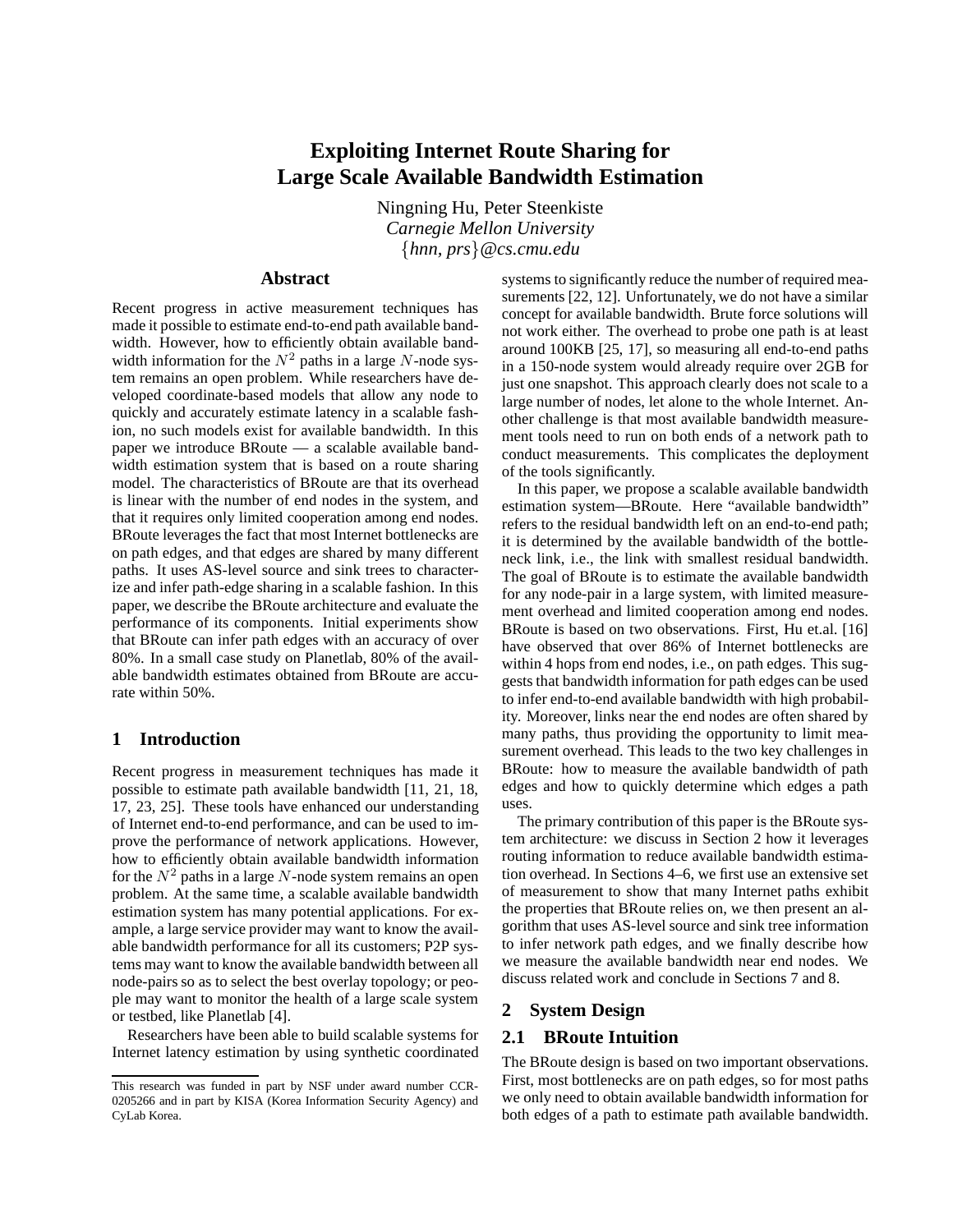

Figure 1: End-segments and AS-level source/sink trees

Second, relatively few routes exist near the source and destination compared with the core of the Internet, thus simplifying the problem of determining which edges a path takes, and which bottleneck it encounters. These observations lead to the two main operations in BRoute. First, each node collects both routing and bottleneck information for the network "edge" to which it is attached, using traceroute and Pathneck [15], respectively. This information can be published, similar to a set of coordinates. Second, in order to estimate the available bandwidth between a source node and a sink node, any node can collect the routing and bottleneck information for the source and sink and use it to determine the route taken at the edges of the path, and thus the likely bottleneck location and available bandwidth.

Before we describe BRoute in more detail, let us first define what we mean by the "edge" of a path. It corresponds to the first  $E$  and the last  $N$  links of a complete IP level path; we will call these two partial paths the *source-segment* and *sink-segment* respectively. In this paper we will use  $E =$  $4, N = 4$  since this captures most of the bottlenecks [16]. However, different values can be used. Formally, let the path from s to d be  $Path(s, d) = (r_0 = s, r_1, r_2, ..., r_n =$ d), here  $r_i(1 \leq i \leq n-1)$  are routers on the path. Then the source-segment of  $Path(s, d)$  is  $srcSgmt(s, d)$  =  $(r_0, r_1, r_2, r_3, r_4)$ , and the sink-segment of  $Path(s, d)$  is  $sinkSgmt(d, s) = (r_{n-4}, r_{n-3}, r_{n-2}, r_{n-1}, r_n)$ . The left graph of Figure 1 illustrates the source-segments for end nodes  $a_0, b_0$  and the sink-segments for end nodes  $c_0, d_0$ . The dashed lines indicate the omitted central part of the paths. In this paper, we also use the term *end-segment* to indicate either a source-segment or a sink-segment.

If bottlenecks are on end-segments, we only need to consider the trees composed of the source-segments and sinksegments (called the source and sink tree), and we can ignore links within the "Internet Core" as illustrated in Figure 1. Each node can characterize both the structure and bandwidth properties of its source and sink tree. This information can be published in a central location or using a publish-subscribe system. Other nodes can then use that information to estimate the bandwidth for the paths toward or from that node. In large systems, many paths will share a same end-segment. For example,  $Path(a_0, c_0)$  and  $Path(b_0, c_0)$  share sink-segment  $(c_8, c_4, c_2, c_1, c_0)$ . This means that the measurement overhead is proportional to the number of end-segments, not the number of paths. Based on the data set discussed in Section 3, we found that, assuming source/sink trees with a depth of 4, Internet end nodes have on average only about 10 end-segments, so the overhead is linear in the number of system nodes.

Besides identifying source and sink threes, BRoute needs to identify the source-segment and sink-segment for a path without direct measurement, i.e. identifying the leaves of the trees in Figure 1. BRoute does this using AS-level path information. Intuitively, for a pair of nodes s and  $d$ , if we know all the upstream AS paths from  $s$  (called the AS-level source tree or  $srcTree(s)$  and all the downstream AS paths toward  $d$  (called the AS-level sink tree or  $sinkTree(d)$ , then  $Path(s, d)$  should pass one of their shared ASes. For example, the right graph of Figure 1 illustrates the upstream AS paths from  $a_0$ , and the downstream AS paths toward  $c_0$ . Assume that A7 is the only shared AS then this means that path  $Path(a_0, c_0)$  must pass through A7, and we can use A7 to identify  $srcSgmt(a_0, c_0)$  and  $sinkSgmt(c_0, a_0)$ . We will call the AS that is shared and on the actual path the common-AS. Of course, there will typically be multiple shared ASes between  $srcTree(s)$ and  $sinkTree(d)$ . We will discuss in Section 5.1 how to uniquely determine the common-AS.

#### **2.2 BRoute Architecture**

The BRoute architecture includes three components: system nodes, traceroute landmarks, and an information exchange point. System nodes are Internet nodes for which we want to estimate available bandwidth; they are responsible for collecting their AS-level source/sink trees, and endsegment available bandwidth information. Traceroute landmarks are a set of nodes deployed in specific ASes; they are used by system nodes to build AS-level source/sink trees and to infer end-segments. An information exchange point, such as a server or publish-subscribe system, collects measurement data from system nodes and the bandwidth estimation operations can then be carried by either the server or alternatively, by the querying client. For simplicity, we will assume the use of a *BRoute server* in this paper.

BRoute leverages two existing techniques: bottleneck detection [15] and AS relationship inference [14, 26]. Bottleneck detection is used to measure end-segment bandwidth, and AS relationship information is used to infer the end-segments of a path. The operation of BRoute can be split into a pre-processing stage and a query stage (Figure 2):

• **Pre-processing:** In this stage, each system node conducts a set of traceroute measurements to the traceroute landmarks. Similarly, traceroute landmarks conduct traceroutes toward system nodes. The system node then uses the traceroute information to construct AS-level source and sink trees. Next the system node identifies its source-segments and sink-segments and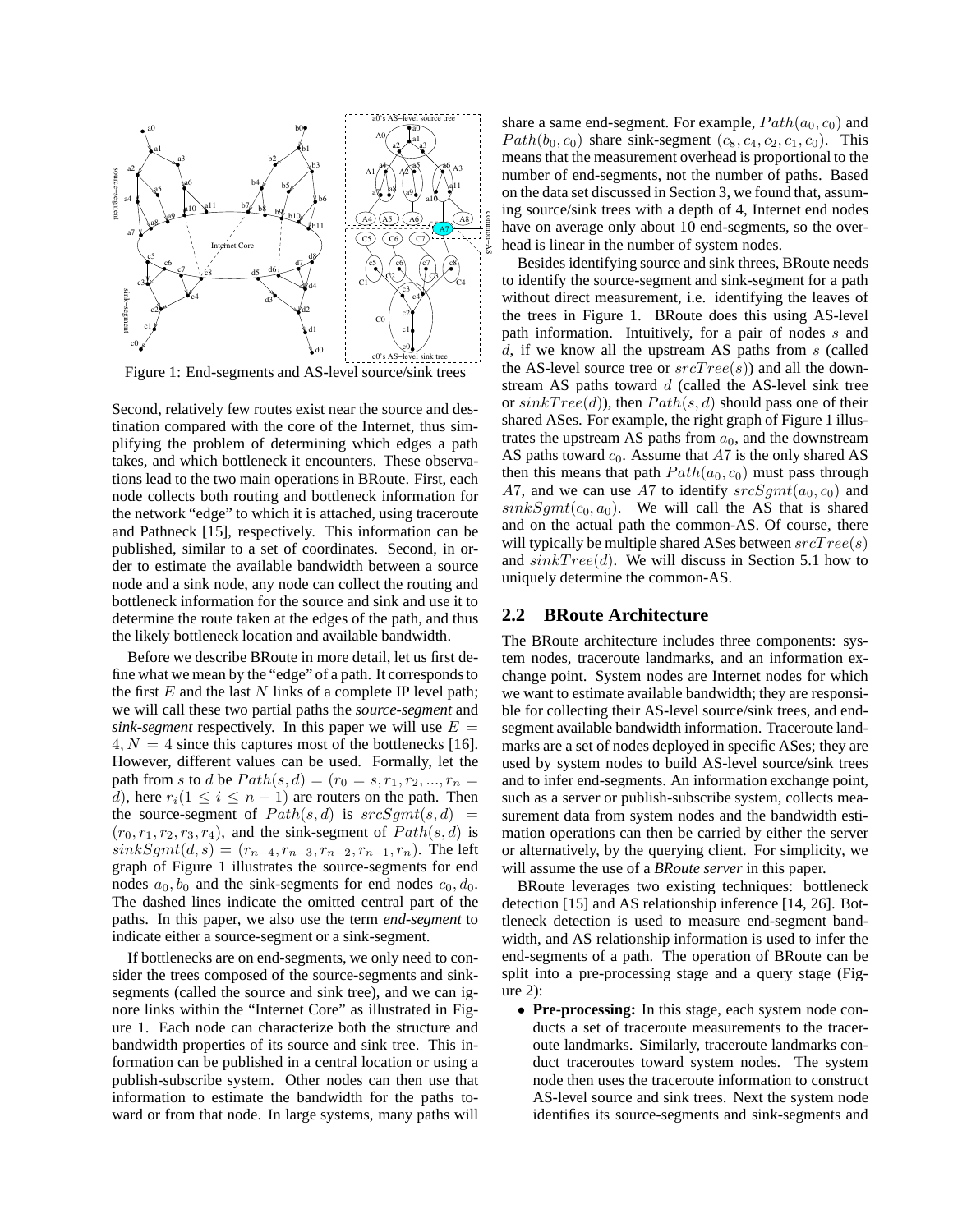



uses Pathneck to collect bandwidth information for each end-segment. This information is reported to the BRoute server.

• **Query:** Any node can query BRoute server for an estimate of the available bandwidth between two system nodes— $s$  to  $d$ . The BRoute server will first identify the common-AS between  $srcTree(s)$  and  $sinkTree(d)$ . The common-AS is used to identify the end-segments  $srcSamt(s, d)$  and  $sinkSamt(d, s)$ of  $Path(s, d)$ , and the BRoute server then returns the smaller of the available bandwidths for  $srcSgmt(s, d)$ and  $sinkSgmt(d, s)$  as the response to the query.

A distinguishing characteristic of BRoute is that *it uses ASlevel source/sink tree computation to replace expensive network measurements*. In the following four sections, we first describe the data sets used in our analysis, and we then elaborate on three central features of BRoute: key properties of AS-level source and sink trees, end-segment inference, and end-segment bandwidth measurement.

## **3 Data Collection**

The evaluation of the BRoute design uses five data sets:

**The BGP data set** includes BGP routing tables downloaded from the following sites on 01/04/2005: University of Oregon Route Views Project [8], RIPE RIS (Routing Information Service) Project [5], and the public route servers listed on [7]. These BGP tables include views from 190 vantage points, which allow us to conduct a relatively general study of AS-level source/sink tree properties.

**The Rocketfuel data set** is mainly used for IP-level analysis of end-segments. We use the traceroute data collected on 12/20/2002 by the Rocketfuel project [24, 6], where 30 Planetlab nodes are used to probe over 120K destinations.

**The Planetlab data set** was collected by the authors using 160 Planetlab nodes at different sites. It includes traceroute result from each node to all the other nodes and it is used to characterize AS-level sink tree properties.

**The AS-Hierarchy data set** was downloaded from [1] to match our route data sets. It contains two snapshots: one from 01/09/2003 (the closest available data set to the *Rocketfuel* data set in terms of measurement time), which is used for mapping *Rocketfuel* data set; the other from 02/10/2004, which is the latest snapshot available, and is used for mapping *BGP* and *Planetlab* data sets. This data set uses the heuristic proposed by Subramanian et.al. [26] to rank all the ASes in the BGP tables used in the computation.

**The IP-to-AS data set** was downloaded from [3]. Its IP-to-AS mapping is obtained using a dynamic algorithm, which



Figure 3: Maximal uphill/downhill path

is shown to be better than results obtained directly from BGP tables [20].

## **4 AS-Level Source/Sink Tree**

In this section, we define AS-level source/sink trees and show that they are very similar to real tree structures.

## **4.1 Definition**

The definition of AS-level trees is based on the ranking system from [26], where all ASes are classified into five tiers. Tier-1 includes ASes belonging to global ISPs, while tier-5 includes ASes from local ISPs. Intuitively, if two connected ASes belong to different tiers, they should have a provider-to-customer or customer-to-provider relationship; otherwise, they should have a peering or sibling relationship. To be consistent with the valley-free rule [14], we say that an AS with a smaller (larger) tier number is in a *higher* (*lower*) tier than an AS with a larger (smaller) tier number. An end-to-end path needs to first go uphill from low-tier ASes to high-tier ASes, then downhill until reaching the destination (see Figure 3).

Formally, let  $Tier(u_i)$  denote the tier number of AS  $u_i$ , then an AS path  $(u_0, u_1, ..., u_n)$  is said to be valleyfree iff there exist  $i, j(0 \le i \le j \le n)$  satisfying:  $Tier(u_0) \geq ... \geq \widetilde{T}ier(\overline{u}_{i-1}) > \widetilde{Tier}(u_i) = ... =$  $Tier(u_j) < Tier(u_{j+1}) \leq ... \leq Tier(u_n)$ . The maximal uphill path is then  $(u_0, u_1, ..., u_j)$ , and the maximal downhill path is  $(u_i, u_{i+1}, ..., u_n)$ . The AS(es) in the highest tier  $\{u_i, ..., u_j\}$  are called *top-AS(es)*.

We can now define the *AS-level source tree* for a node s as the graph  $srcTree(s) = (V, E)$ , where  $V = \{u_i\}$  includes all the ASes that appear in one of the maximal uphill paths starting from s, and  $E = \{(u_i, u_j) | u_i \in V, u_j \in V\}$ includes the directional links among the ASes in  $V$ , i.e.  $(u_i, u_j) \in E$  iff it appears in one of the maximal uphill paths starting from s. The *AS-level sink tree* is defined similarly, except that we use maximal downhill paths.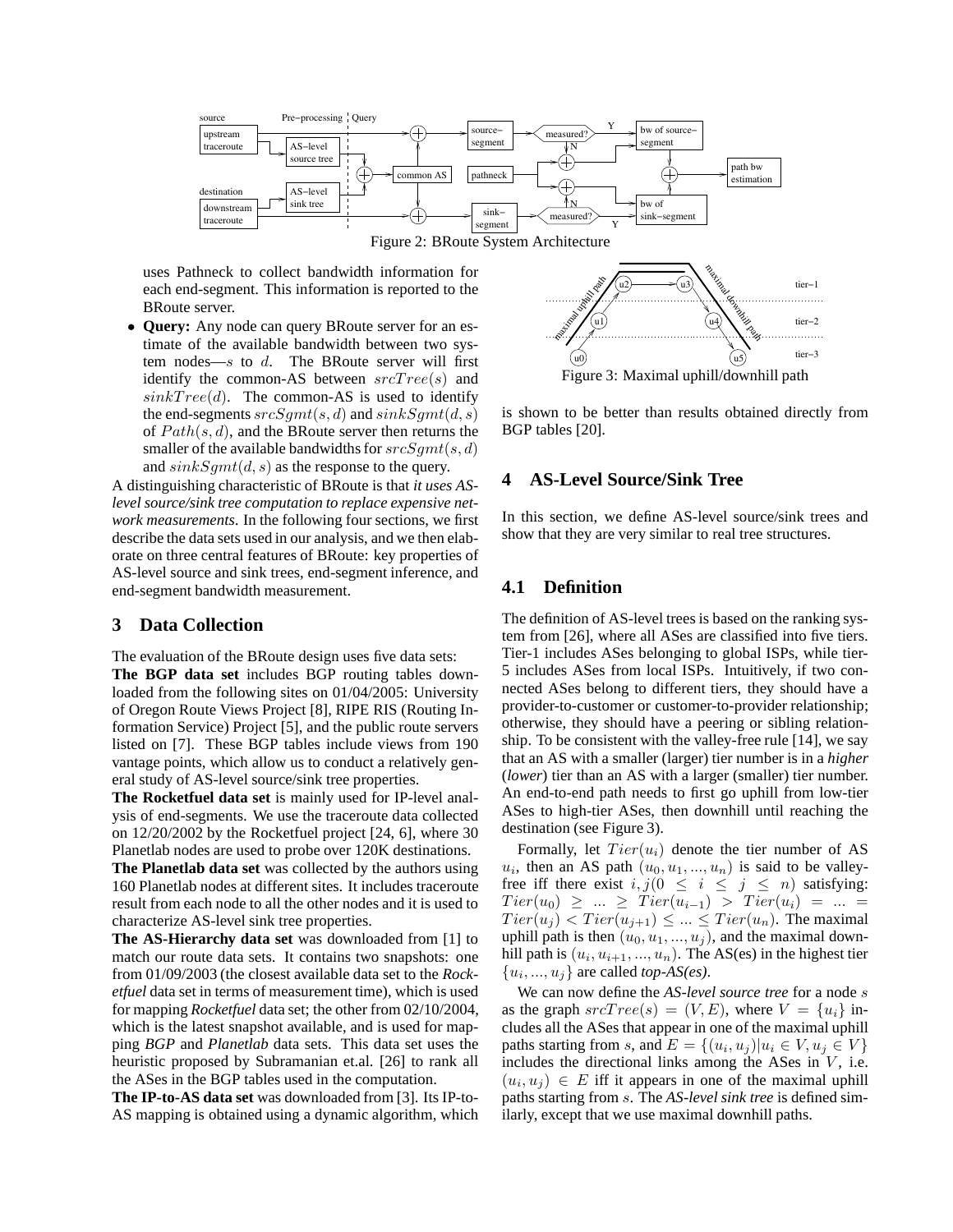

Figure 4: The tree proximities of the AS-level source/sink trees from the *BGP* data set

#### **4.2 Tree Structure**

In this subsection, we show that AS-level source/sink trees closely approximate tree structures. As we will see in the next section, this is important, since it allows BRoute to map the common-AS to a unique tree branch. There are two reasons why an AS-level source/sink tree may not be a tree. First, ASes in the same tier can have a peering or a sibling relationship, where data can flow in either direction; that can result in a loop in the AS-level source/sink tree. Second, customer-to-provider or provider-to-customer relationship can cross multiple tiers.

To study how closely AS-level source/sink trees approximate real tree structures, we define the *tree-proximity metric*. For AS-level source trees it is defined as follows; the definition for AS-level sink trees is similar. We first extract all maximal uphill paths from a data set that provides path information, for example, as obtained from BGP (*BGP* data set) or traceroute (*Rocketfuel* data set). This is done for each view point, where a view point is either a peering point (*BGP* data set) or a measurement source node (*Rocketfuel* data set). We then count the number of prefixes covered by each maximal uphill path, and use that number as the popularity measure of the corresponding maximal uphill path. Next we construct a tree by adding the maximal uphill paths sequentially, starting from the most popular one. If adding a new maximal uphill path introduces non-tree links, i.e., gives a node a second parent, we discard that maximal uphill path. As a result, the prefixes covered by that discarded maximal uphill path will not be covered by the resulting tree. The *tree proximity* of the corresponding AS-level source tree is defined as the percentage of prefixes covered by the resulting tree. While this greedy method does not guarantee that we cover the largest number of prefixes, we believe it provides a reasonable estimate on how well an AS-level source tree approximates a real tree.

Using the *BGP* data set, we can build an AS-level source tree for each of the 190 view points. The distribution of the tree proximities is shown as the solid curve in Figure 4. About 90% of the trees have a proximity over 0.95, and over 99% are above 0.88. This shows that the AS-level source trees indeed resemble real trees. This conclusion is consistent with the finding by Battista et.al. [9], who noticed that a set of AS relationships can be found to perfectly match the partial view of BGP routes from a single vantage point.

We also built AS-level sink trees using the *BGP* data set. We identified 87,877 prefixes that are covered by at least 150 view points, i.e., for which we can get over 150 maximal downhill paths. We picked the number "150" because it can give us a large number of trees. The results, illustrated by the dot-dash curve in Figure 4, are very similar with those for AS-level source trees. Actually, the treeproximity from sink trees are slightly better, which could be a result of the limited number of downstream routes used for the AS-level sink-tree construction.

We repeated the same analysis for the *Rocketfuel* data set and reached similar conclusions. When looking at the causes for discarding a maximum uphill path during tree construction, we found that the second cause for violations of the tree property, i.e. the creation of multiple paths to reach a higher tier AS, was by far the most common reason. We speculate that these violations are caused by loadbalancing-related routing policies such as MOAS (Multiple Origin AS) and SA (Selected Announced Prefixes).

As a final note, we also looked at how to efficiently measure AS-level source/sink tree. We found that if we deploy one landmark in each of the tier-1 and tier-2 ASes (totally 237 ASes in the 02/10/2004 *AS-Hierarchy* data set), we can cover at least 90% of most AS-level source/sink trees. That suggests that 200-300 landmarks can do a reasonable job.

### **5 End-Segment Inference**

We are now ready to describe two key operations of BRoute: how to pick the common-AS, and how to use the common-AS to identify the source-segment and sinksegment of a path.

#### **5.1 Selecting the Common-AS**

**Algorithm:** Typically, an AS-level source tree and an ASlevel sink tree share multiple ASes. We use the following algorithm to choose one of them as the common-AS. Based on the fact that most AS-level routes follow the shortest AS path [19], the algorithm first searches for the shared ASes that are closest to the root ASes in both  $srcTree(s)$  and  $sinkTree(d)$ . If we are left with multiple candidates, we pick the one that has the highest probability to appear on  $Path(s, d)$  in the measurement. We must also consider two special cases: (a) one or both root ASes can be shared, and (b) there may be no shared AS between the *measured* trees. For case (a), we return either one or both root ASes as the common-AS(es), while for case (b), we consider all ASes as shared, and we pick based on their occurrence probabilities. **Evaluation:** Given the data we have, we can use two methods to evaluate the above algorithm. The first is to apply the algorithm on the AS-level source and sink trees described in Section 4.2. This method is straightforward and is used in the case study of BRoute discussed in Section 6. This method however has the drawback that it is based on limited downstream data, so the AS-level sink trees can be incomplete. In this section we use a different method: we evaluate the algorithm using the  $srcTree(d)$  to replace the incomplete  $sinkTree(d)$ . The basis for this method is the observation that the AS-level trees are only used to determine the end-segments of a path (we do not need the AS-level path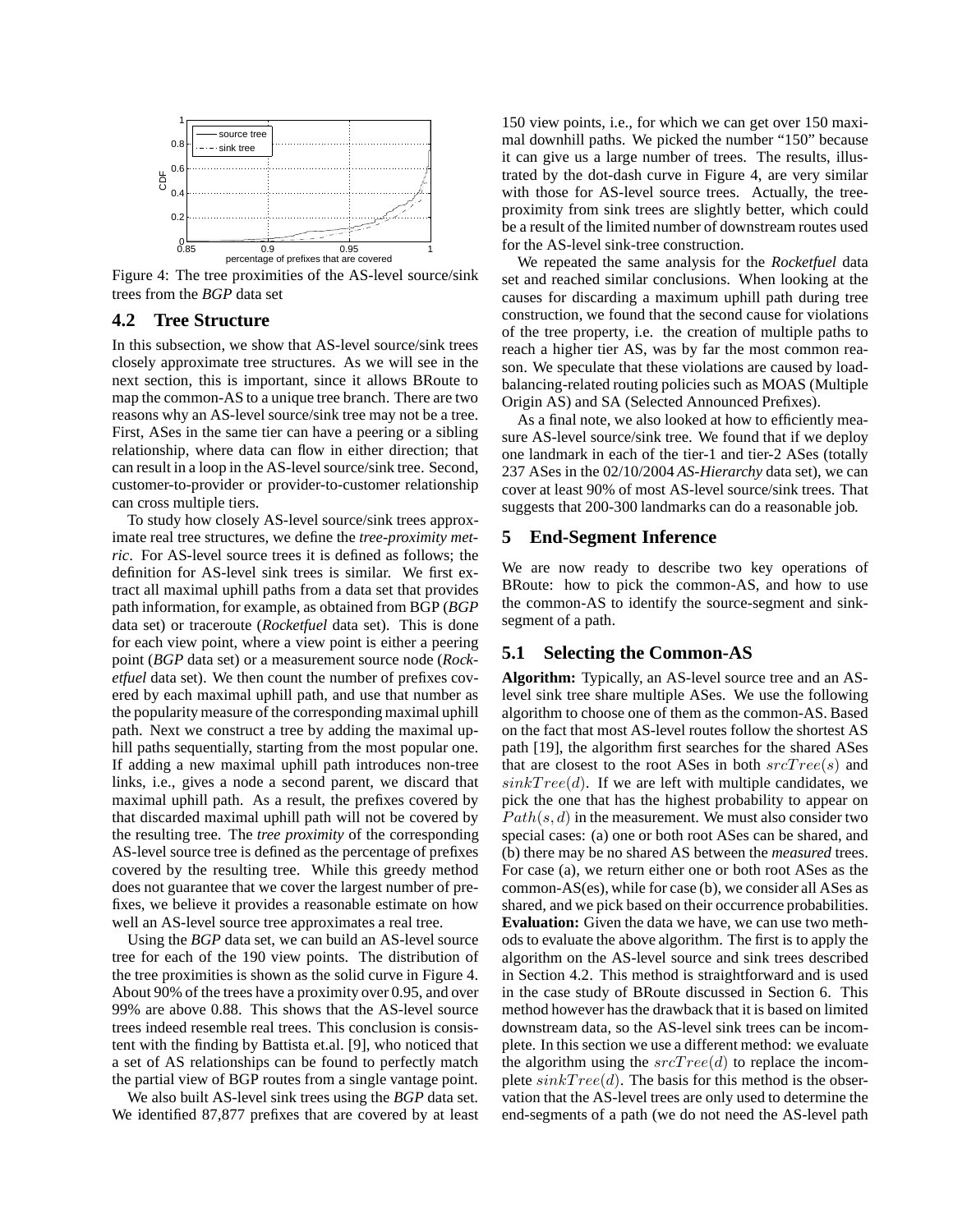itself), and the AS-level source tree may be a good enough approximation of the AS-level sink tree for this restricted goal. This in fact turns out to be the case in our data sets.

Using the *BGP* data set, we construct an AS-level source tree for each vantage point, infer the common-AS for each pair of vantage points, and then compare the result with the actual AS paths in the BGP tables. To make sure we have the correct path, we exclude those AS paths whose last AS is not the AS of the destination vantage point. For the 15,383 valid AS paths, the common-AS algorithm selects the wrong common-AS for only 514 paths, i.e. the success rate is 97%. Furthermore, for the 14,869 correctly inferred common-ASes, only 15 are not top AS, which confirms our intuition that the common-AS inferred is typically a top-AS, where the maximal uphill and downhill paths meet.

#### **5.2 End-Segment Mapping**

Given that the AS-level source and sink trees closely follow a tree structure, the common-AS can be easily used to identify a unique branch in both the AS-level source and sink tree. We now look at how well this AS-level tree branch can be used to determine IP-level end-segments of the path.

Ideally, for any AS  $A \in \mathit{srcTree}(s)$ , we would like to see that all upstream paths from s that pass A share the same source-segment  $e$ . If this is the case, we say  $A$ is *mapped* onto e, and every time A is identified as the common-AS, we know that the source-segment of the path is e. In practice, upstream paths from s that pass A could go through different source-segments, due to reasons such as load-balance routing or multihoming. To quantify the differences among the source-segments that an AS can map onto, we define the *coverage* of source-segments as follows. Suppose AS A is mapped to  $k(k \geq 1)$  source-segments  $e_1, e_2, \ldots, e_k$ , each of which covers  $n(e_i)(1 \leq i \leq k)$ paths that pass A. The coverage of  $e_i$  is then defined as  $n(e_i)/\sum_{i=1}^k n(e_i)$ . If we have  $n(e_1) > n(e_2) > ... >$  $n(e_k)$ , then  $e_1$  is called the top-1 source-segment,  $e_1$  and  $e_2$  are called the top-2 source-segments, etc. In BRoute, we use 0.9 as our target coverage, i.e., if the top-1 sourcesegment  $e_1$  has coverage over 0.9, we say A is mapped onto  $e_1$ .

We use the *Rocketfuel* data set to analyze how many endsegments are needed to achieve 0.9 coverage. The 30 ASlevel source trees built from this data set include 1687 ASes (the same AS in two different trees is counted twice), 1101 of which are mapped onto a single source-segment (i.e. coverage of 1). Among the other 586 ASes (from 17 trees) that are mapped onto multiple source-segments, 348 can be covered using the top-1 source-segments, so in total, (1101  $+ 348 = 1449$  (85%) ASes can be mapped onto a unique source-segment. If we allow an AS to be covered using the top-2 source-segments, this number increases to 98%, i.e., only 2% (17 ASes) cannot be covered.

We used the *Planetlab* data set, which includes many downstream routes for each node, to look at the sinksegment uniqueness. We found that the above conclusion for source-segments also applies to sink-segment. Among the 99 nodes that have at least 100 complete downstream routes, 69 (70%) nodes have at least 90% of the ASes in their AS-level sink tree mapped onto top-1 sink-segments, while 95 (96%) nodes have at least 90% of their ASes mapped onto top-2 sink-segments.

Based on these end-segment properties, we map the common-AS onto top-1 or top-2 end-segments. In the first case, we return the available bandwidth of the top-1 endsegment. In the second case, we return the average of the available bandwidth of the two top-2 end-segments as the path bandwidth estimate. This method will work well if the reason for having top-2 end-segments is load balancing, since the traffic load on both end-segments is likely to be similar.

#### **6 End-Segment Bandwidth Measurement**

BRoute uses Pathneck to measure end-segment bandwidth. Although Pathneck only provides available-bandwidth upper or lower bounds for links on the path, it also pinpoints the bottleneck location, so we know if the measured path bandwidth applies to the source-segment or sinksegment. In BRoute, each node can easily use Pathneck to measure the available bandwidth bounds on its sourcesegments. However, to measure sink-segment bandwidth, system nodes need help from other nodes in the network.

BRoute can collect end-segment bandwidths in two modes: infrastructure mode and peer-to-peer mode. In the infrastructure mode, we use bandwidth landmarks that have high downstream bandwidth to measure the sink-segment bandwidth of system nodes. The bandwidth landmarks can use the same physical machines as the traceroute landmarks. In this mode, a system node uses its AS-level source tree to pick a subset of bandwidth landmarks. The system node will use Pathneck to measure source-segment bandwidth, using the selected bandwidth landmarks as destinations. Similarly, the bandwidth landmarks, at the request of the system, will measure the sink-segment bandwidth using the system node as Pathneck's destination. Clearly, each bandwidth landmark can only support a limited number of system nodes, but a back-of-envelop calculation shows that a bandwidth landmark with a dedicated Internet connection of 100Mbps can support at least 100K system nodes, assuming the default Pathneck configuration.

In the peer-to-peer mode, end-segment bandwidths are measured by system nodes themselves in a cooperative fashion. That is, each system node chooses a subset of other system nodes as peers to conduct Pathneck measurements, so as to cover all its end-segments. We use a simple greedy heuristic to find the sampling set. The main idea is to always choose the path whose two end nodes have the largest number of un-measured end-segments. In the *Planetlab* data set, this algorithm finds a sampling set that includes only 7% of all paths, which shows it is indeed effective. The peer-to-peer mode scales well, but it needs to support node churn, which can be complicated. Also, some system nodes may not have sufficient downstream bandwidth to accurately measure the available bandwidth on sink-segments